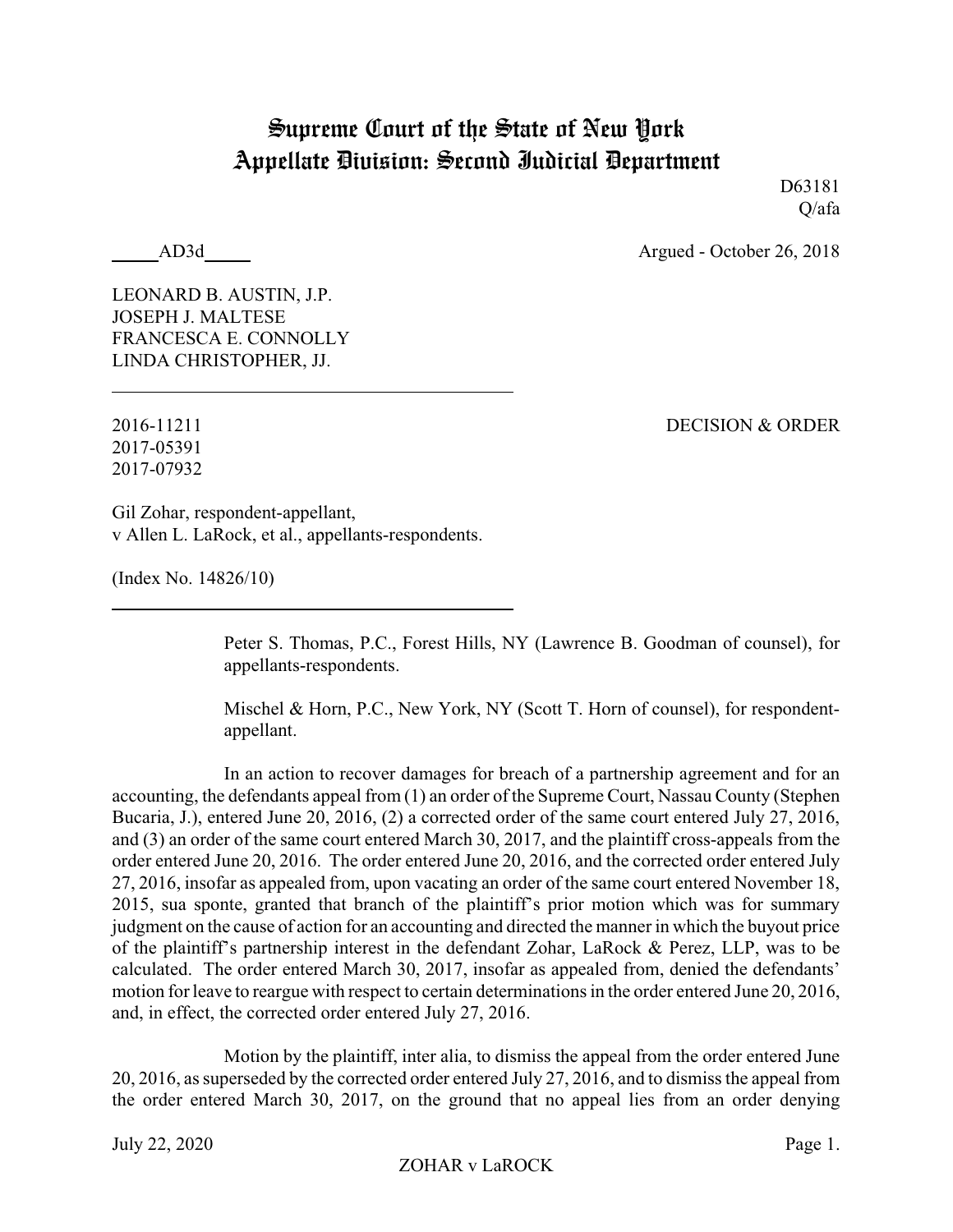reargument. By decision and order on motion of this Court dated April 27, 2018, those branches of the plaintiff's motion were held in abeyance and referred to the panel of Justices hearing the appeals and cross appeal for determination upon the argument or submission thereof.

Upon the papers filed in support of the motion and the papers filed in opposition thereto, and upon the argument of the appeals, it is

ORDERED that those branches of the plaintiff's motion which are to dismiss the appeals from the orders entered June 20, 2016, and March 30, 2017, are granted; and it is further,

ORDERED that the appeals from the orders entered June 20, 2016, and March 30, 2017, are dismissed; and it is further,

ORDERED that the cross appeal of the order entered June 20, 2016, is dismissed as abandoned; and it is further,

ORDERED that on the Court's own motion, the defendants' notice of appeal from the corrected order entered July 27, 2016, is deemed to be an application for leave to appeal, and leave to appeal is granted (*see* CPLR 5701[c]); and it is further,

ORDERED that the corrected order entered July 27, 2016, is modified, on the law, by deleting the provision thereof directing the manner in which the buyout price of the plaintiff's partnership interest in the defendant Zohar, LaRock, & Perez, LLP, is to be calculated; as so modified, the corrected order entered July 27, 2016, is affirmed insofar as appealed from, and the matter is remitted to the Supreme Court, Nassau County, for further proceedings in accordance herewith; and it is further,

ORDERED that one bill of costs is awarded to the defendants.

The plaintiff and the defendant Allen L. LaRock were partners in a law firm. Pursuant to a limited liability partnership agreement (hereinafter partnership agreement) dated August 1, 2005, the defendant Dario Perez was added as an equal partner to the partnership. Following the execution of the partnership agreement, the new partnership was to be known as Zohar, LaRock & Perez, LLP (hereinafter the firm).

Pursuant to paragraph 3.06 of the partnership agreement, a capital partner could voluntarily withdraw from the firm upon 60 days' prior written notice. In the event of a voluntary withdrawal, a capital partner would be paid "an amount equal to the Buy-Out Price, which amount [would] be paid in accordance with the terms of paragraph 3.09. In addition, . . . LaRock and/or [the plaintiff] [would] receive 50% of the balance in the operating account as of August 1, 2005." The only definition of the term "Buy-Out Price" in the partnership agreement was "the product of (a) the [firm's] Net Book Value as of the last day of the month in which [the partner's] death, disability or retirement occurred and (b) such Partner's Sharing Ratio<sup>[]</sup> as of such date." The partnership agreement defined the terms "Net Book Value" and "Sharing Ratio" in paragraph 1.

On August 24, 2009, the plaintiff, LaRock, and Perez entered into an Agreement to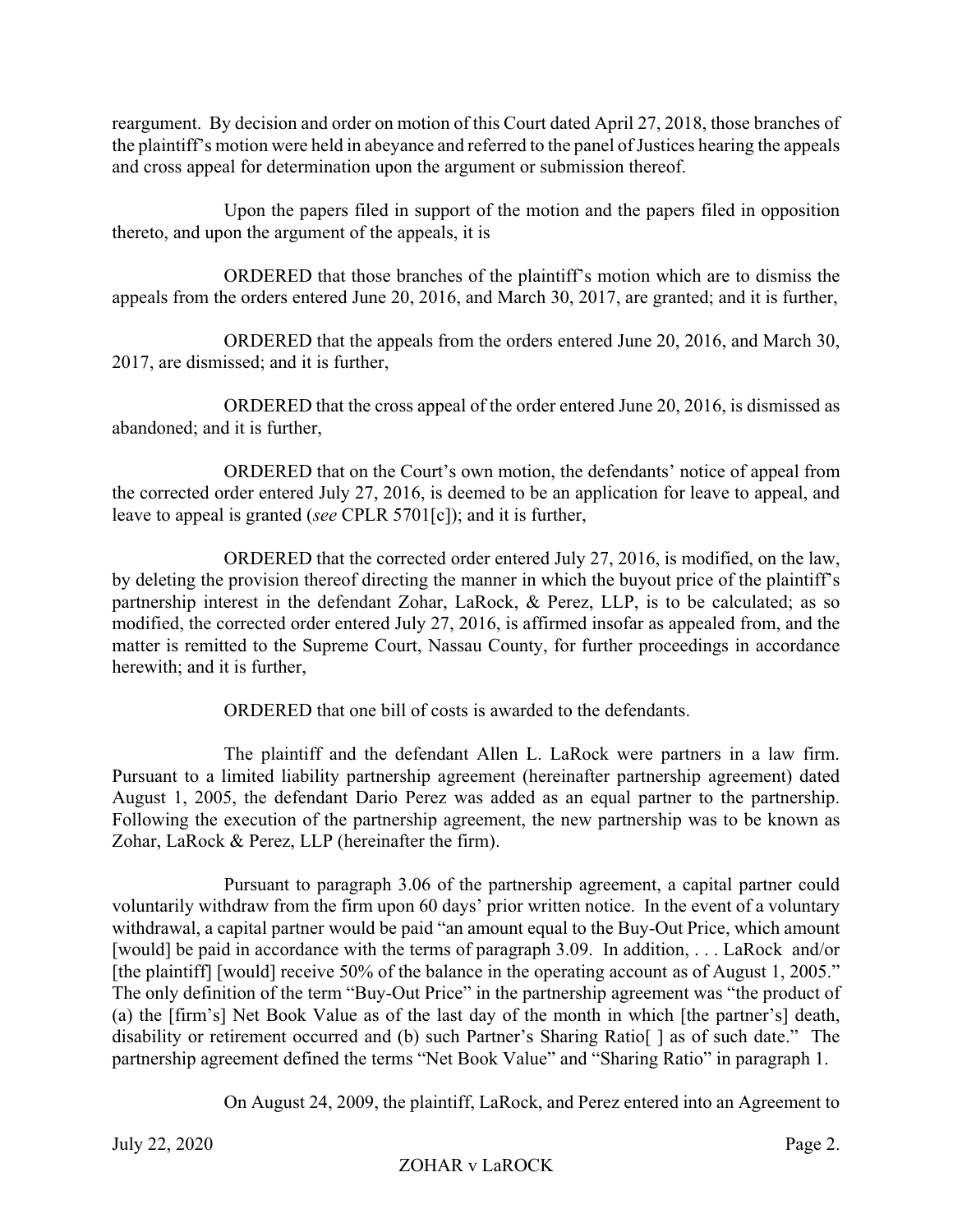Transfer Partnership Interests, pursuant to which the plaintiff's partnership interest was reduced from 331/<sub>3</sub>% to 25%. On July 29, 2010, without the plaintiff's involvement or approval, LaRock and Perez executed a subsequent Agreement to Transfer Partnership Interests, reducing the plaintiff's interest in the partnership from 25% to 15%.

On August 3, 2010, the plaintiff withdrew from the firm. On that date, the plaintiff withdrew \$49,750 from the firm's accounts, purportedly representing \$45,000 as the plaintiff's buyout price based upon a 25% partnership interest in the firm, and \$4,750, representing the return of the plaintiff's capital. On August 4, 2010, the plaintiff commenced this action against LaRock, Perez, and the firm. In the first cause of action, the plaintiff sought to recover damages for breach of the partnership agreement, alleging that the defendants breached the partnership agreement in attempting to reduce his partnership interest from 25% to 15% and in failing to pay him pursuant to its unamended terms. In his second cause of action, the plaintiff sought, inter alia, an accounting of the partnership, to determine the sum of money owed to him pursuant to the terms of the partnership agreement. In the defendants' answer, they asserted, inter alia, a counterclaim alleging breach of the partnership agreement and sought, among other things, an accounting from the plaintiff. The defendants alleged, in effect, that the plaintiff breached the partnership agreement by withdrawing \$45,000 from the firm's accounts, purportedly representing a 25% partnership interest, when the plaintiff's partnership interest had been reduced to 15%. The defendants also stated in their answer that the partnership was dissolved as of August 6, 2010.

In an order entered May 8, 2015, the Supreme Court awarded the defendants summary judgment dismissing the complaint and granted the plaintiff's cross motion for summary judgment dismissing the defendants' counterclaims. With respect to the defendants' counterclaim alleging breach of the partnership agreement, the court determined that the July 29, 2010, agreement, which reduced the plaintiff's partnership interest in the firm from 25% to 15%, was invalid. In an order entered November 18, 2015, the court, inter alia, (a) upon reargument, denied that branch of the defendants' prior motion which was for summary judgment dismissing the cause of action for an accounting, (b) granted that branch of the plaintiff's motion which was for summary judgment on the cause of action for an accounting, and (c), upon reargument, adhered to the determination in the order entered May 8, 2015, granting that branch of the plaintiff's prior cross motion which was for summary judgment dismissing the defendants' counterclaim alleging breach of the partnership agreement.

In March 2016, the plaintiff moved to compel the defendants to provide certain discovery. In May 2016, the defendants cross-moved to vacate a prior discovery order and to stay the matter pending the determination of their appeal from the orders entered May 8, 2015, and November 18, 2015. In an order entered June 20, 2016, and a corrected order entered July 27, 2016, the Supreme Court, inter alia, vacated the order entered November 18, 2015. The court determined, contrary to the prior order, that the agreement between LaRock and Perez dated July 29, 2010, reducing the plaintiff's partnership interest from 25% to 15%, was valid, subject to the plaintiff's retention of a 25% interest in vested rights. Thereupon, the court, sua sponte, inter alia, granted that branch of the plaintiff's prior motion which was for summary judgment on the cause of action for an accounting and directed that the plaintiff's partnership interest in the firm be calculated based upon determinations that the plaintiff was entitled to: (i) 15% of the net attorney fees generated by open cases which settled after August 3, 2010, (ii) 25% of the net fees of any cases which had settled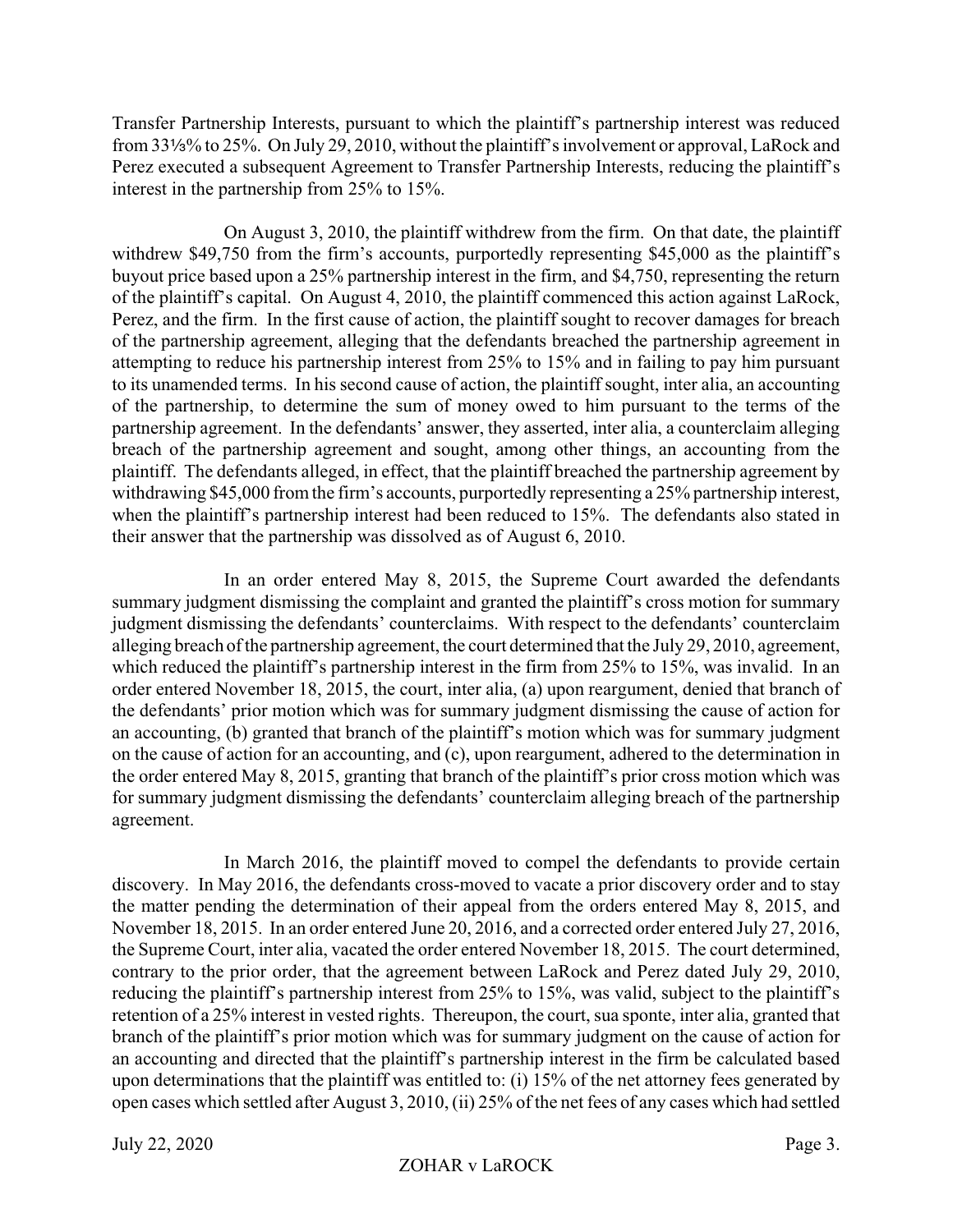as of August 3, 2010, (iii) 25% of the net book value of the firm's fixed assets, including its security deposit for its lease, (iv) 50% of the balance in the firm's operating account as of August 1, 2005, and (v) the return of capital in the amount of \$4,750.

On appeal, the defendants contend that the plaintiff was not entitled to summary judgment on the cause of action for an accounting or, alternatively, if the plaintiff was entitled to an accounting, that the Supreme Court's directive regarding how the accounting should be performed was improper, and the matter should be remitted to the Supreme Court, Nassau County, with a directive that the accounting be performed in accordance with the terms of the partnership agreement.

"'The right to an accounting is premised upon the existence of a confidential or fiduciary relationship and a breach of the duty imposed by that relationship respecting property in which the party seeking the accounting has an interest'" (*Lawrence v Kennedy*, 95 AD3d 955, 958, quoting *Palazzo v Palazzo*, 121 AD2d 261, 265; *see Dee v Rakower*, 112 AD3d 204, 214). A plaintiff seeking an accounting has to show that he or she entrusted money or property to the defendant with respect to which he or she has an interest or which, in equity, ought to be divided (*see Sitar v Sitar*, 50 AD3d 667, 670). Here, we agree with the Supreme Court's determination awarding the plaintiff summary judgment on the cause of action for an accounting to determine the amount due to him pursuant to the terms of the partnership agreement. "Generally, to be entitled to an equitable accounting, a plaintiff must demonstrate that he or she has no adequate remedy at law. However, where . . . there is a fiduciary relationship between the parties, there is an absolute right to an accounting notwithstanding the existence of an adequate remedy at law" (*Webster v Forest Hills Care Ctr., LLC*, 164 AD3d 1499, 1501 [citations omitted]; *see Koppel v Wien, Lane & Malkin*, 125 AD2d 230, 234). Here, it is undisputed that there was a fiduciary relationship between the plaintiff and the defendants. Further, in the defendants' initial motion to dismiss the complaint, the defendants acknowledged that an accounting was necessary. Given the terms of the partnership agreement, although the firm did not dissolve upon the plaintiff's withdrawal on August 3, 2010, and the plaintiff had a remedy at law, the plaintiff established his prima facie entitlement to an accounting as of the date of his withdrawal (*see e.g. Dawson v White & Case*, 88 NY2d 666, 670). In opposition, the defendants failed to raise a triable issue of fact.

However, "[a] partnership is a voluntary, contractual association in which persons carry on a business for profit as co-owners. In the agreement establishing a partnership, the partners can chart their own course" (*Congel v Malfitano*, 31 NY3d 272, 278-279). Further, while New York's Partnership Law provides certain default provisions where a partnership agreement is silent, where the agreement clearly sets forth the terms between the partners, it is the agreement that governs (*see e.g. Congel v Malfitano*, 31 NY3d at 278).

Here, the partnership agreement expressly provides that the partnership "shall not be dissolved" upon the resignation of a partner. The terms of the partnership agreement take precedence over Partnership Law § 62, which permits a partnership to be dissolved at any time by any partner. The firm was not dissolved, but rather, the plaintiff withdrew from the firm on August 3, 2010. Accordingly, pursuant to the terms of the partnership agreement, the plaintiff was entitled to the buyout price, as defined in that agreement, and payable in accordance with the terms of that agreement. Consequently, the Supreme Court should not have directed that the buyout price be